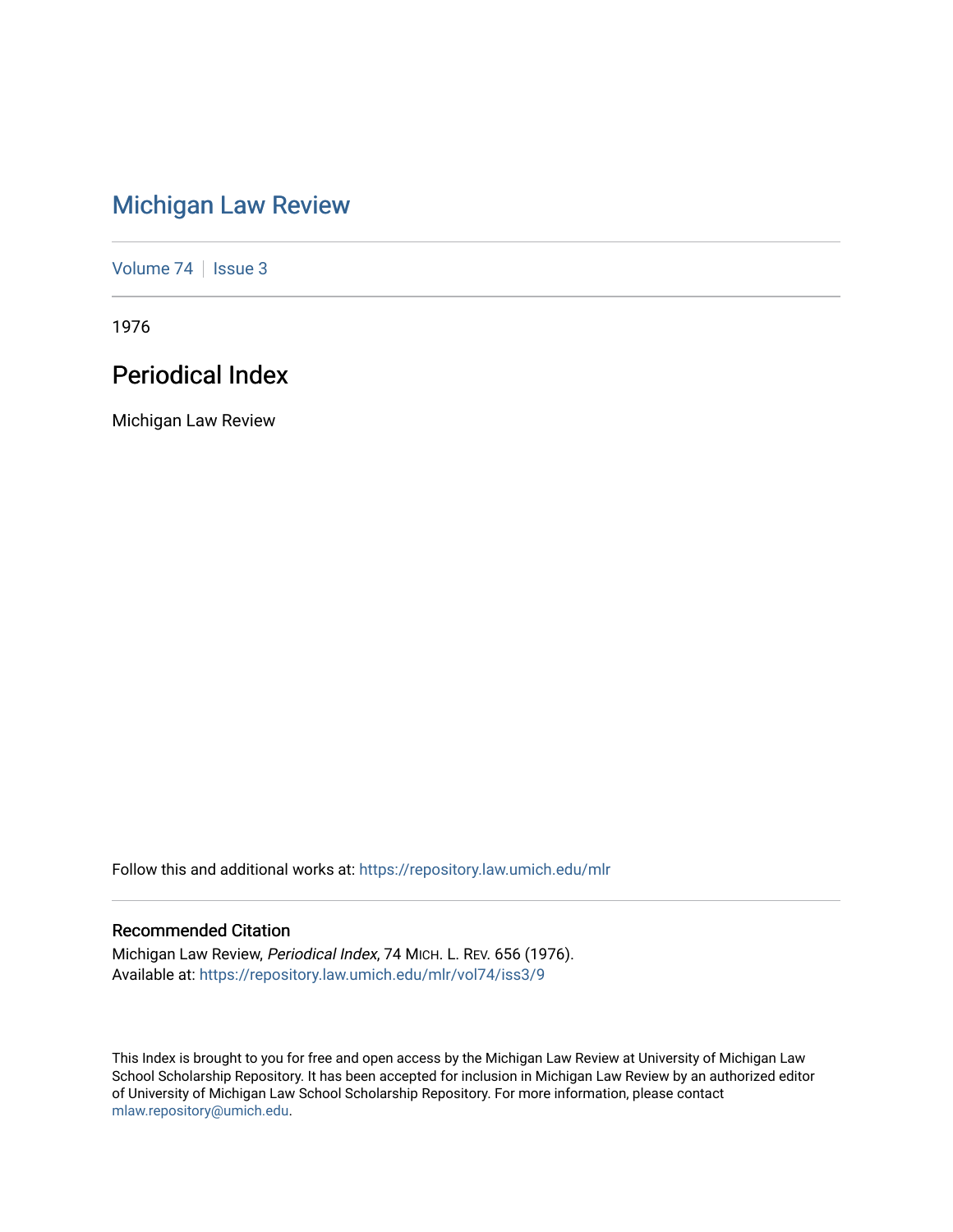### **PERIODICAL INDEX**

This index includes *articles, comments,* and some of the longer *notes* and *recent developments* which have appeared in leading law reviews since the publication of the last issue of this *Review*. (a) indicates a leading article.

#### *ADMINISTRATIVE LAW*

The Administrative Procedure and Texas Register Act: contested cases and judicial review. (a) Robert W. Hamilton & J.J. Jewett, III. *54* Texas L. Rev. 285-312 (Jan.).

The FCC and regulatory duplication: a case of overkill? 51 Notre Dame Law. 235-50 (Dec.).

Framing regulatory standards to avoid formal adjudication: the FDA as a case study. (a) Charles C. Ames & Steven C. McCracken. 64 Calif. L. Rev. 14- 73 (Jan.).

#### *ANTITRUST LAW*

Antitrust crimes: time for legislative definition. James P. Mercurio. 51 Notre Dame Law. 437-50 (Feb.).

Innovation competition: beyond Telex v. IBM. 28 Stan. L. Rev. 285-331 (Jan.). Telex v. IBM: defining the relevant

market. 61 Iowa L. Rev. 184-221 (Oct.).

#### *ATTACHMENT AND GARNISHMENT*

Debtor's and creditor's rights-attachment and garnishment-constitutional parameters of prejudgment remedies. 78 W. Va. L. Rev. 99-112 (Dec.).

#### *CIVIL LIBERTIES*

Durational residence requirements from Shapiro through Sosna: the right to travel takes a new tum. 50 N.Y.U. L. Rev. 622-80 (June).

#### *CIVIL PROCEDURE*

Substitution under Federal Rule of Civil Procedure 25(d): mootness and related problems. 43 U. Chi. L. Rev. 192-216 (Fall).

#### *CIVIL RIGHTS*

The propriety of granting a federal bearing for etatutorily based actions under the reconstruction-era civil rights acts: Blue v. Craig. 43 Geo. Wash. L. Rev. 1343-83 (Aug.).

#### *COMMUNICATIONS LAW*

Media cross-ownership---the FCC's inadequate response. 54' Texas L. Rev. 336-71 (Jan.).

### *CONSTITUTIONAL LAW*

See also *Criminal Procedure.*  A constitutional analysis of Indiana's "fleeing a police officer" statute, **51**  Ind. LJ. 209-21 (Fall),

Constitutional construction: a guide to the principles and their application, (a) **C. J.** Antieau. 51 Notre Dame Law. 357-95 (Feb.).

Equality as a central principle in the first amendment. (a) Kenneth L. Karst. 43 U. Chi. L. Rev. 20-69 (Fall),

#### *CONTEMPT*

Right to jury trial in contempt cases: a critical view of the sentence aggregation rules in Codispoti v. Pennsylvania and Taylor v. Hayes. 70 Nw. U. L. Rev. 533-59 (July-Aug.).

#### *CORPORATIONS*

Contributions to the capital of a corporation: a reexamination. 44 U. Cin. L. Rev. 549-72 (No. 3).

Toward a federal policy on work: restructuring the governance of corporations. (a) Lewis D. Solomon. 43 Geo. Wash. L. Rev. 1263-342 (Aug.).

#### *CRIMINAL PROCEDURE*

Compulsory process II. (a) Peter Westen, 74 Mich. L. Rev. 191-306 (Dec.),

#### *DAMAGES*

Liquidated damages as prima facie evidence. 51 Ind. L.J. 189-207 (Fall).

#### *DEBTOR AND CREDITOR*

The enforceability of lease forfeitureupon-bankruptcy covenants: a proposal for damages as an alternative remedy. 49 S. Cal. L. Rev. 339-80 (Jan.),

#### *EAVESDROPPING*

Post-authorization problems in the use of wiretaps: minimization, amendment, sealing, and inventories. 61 Cornell L. Rev, 92-156 (Nov.).

#### *ECONOMICS*

Looking ahead: capital shortages, tax policy, and economic planning. 51 Notre Dame Law. 251-86 (Dec.),

### [656]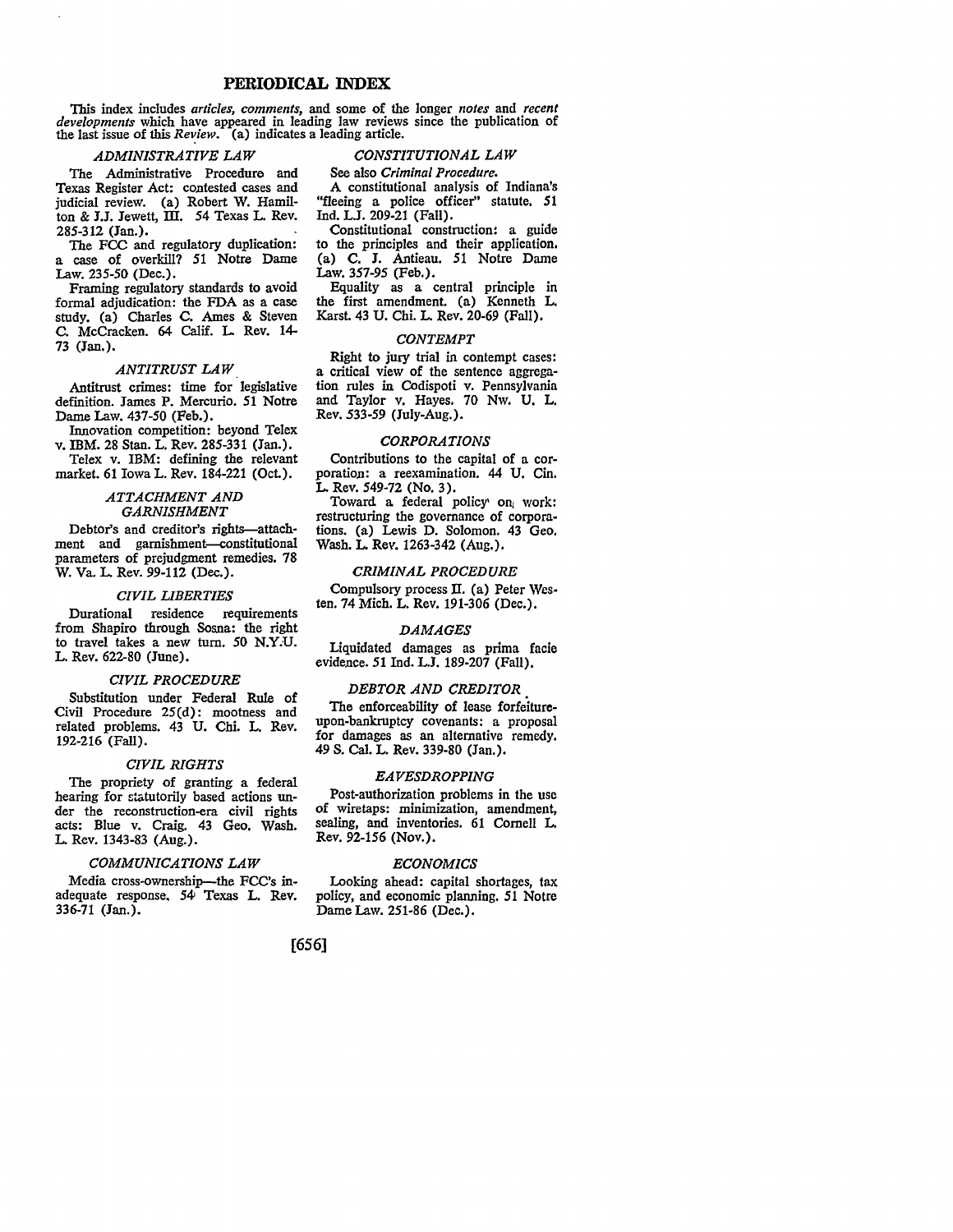Rev. 74-133 (Oct.).

Cal. L. Rev. 220-85 (Jan.).

681-714 (June).

151-91 (Fall).

*FAMILY LAW*  The form of marriage in Spanish North America. (a) Hans W. Baade. 61 Cornell L. Rev. 1-89 (Nov.).

*FEDERAL COURTS*  Suits to enjoin state statutes on constitutional and federal preemption grounds: allocation of jurisdiction between the single district judge and the three-judge court. 64 Geo. L.J. 113-29 (Oct.).

*FEDERAL JURISDICTION*  The greening of a poisonous tree: the exclusionary rule and federal jurisdiction over foreign suspects abducted by government agents. 50 N.Y.U. L. Rev.

*FREEDOM OF INFORMATION*  Pennsylvania's "sunshine law": problems of construction and enforcement. 124 U. Pa. L. Rev. 536-60 (Dec.).

*FREEDOM OF SPEECH*  Brandenburg v. Ohio: a speech test for all seasons? 43 U. Chi. L. Rev.

An evolution in the first amendment: overbreadth analysis and free speech within the military community. (a) Edward J. Imwinkelried & Donald N. Zillman. 54 Texas L. Rev. 42-89 (Dec.).

*EDUCATION*  Federal genesis of comprehensive protection of student educational record rights: the Family Educational Rights and Privacy Act of 1974. 61 Iowa L.

God and government at Yale: the limits of federal regulation of higher education. (a) Robert M. O'Neil. 44 U. Cin. L. Rev. 525-47 (No. 3.).

*ELECTIONS*  "Discriminatory purpose," "changes," and "dilution": recent judicial interpretations of § *5* of the Voting Rights Act. 51 Notre Dame Law. 333-51 (Dec.). *ENVIRONMENTAL LAW*  The extraterritorial scope of NEPA's environmental impact statement requirement. 74 Mich. L. Rev. 349-80 (Dec.). *EVIDENCE*  Rule 403: the prejudice rule in evidence. (a) Andrew K. Dolan. 49 S.

#### *FREEDOM OF THE PRESS*

Government information leaks and the first amendment. 64 Calif. L. Rev. 108- 45 (Jan.).

#### *HABEAS CORPUS*

Finality and habeas corpus: is the rule that res judicata may not apply to habeas corpus or motion to vacate still viable (a) Marilyn L. Kelley. 78 W. Va. L. Rev. 1-55 (Dec.).

#### *HOMESTEAD*

California's new homestead law. 64 Calif. L. Rev. 180-200 (Jan.).

#### *HOUSING*

The home owners warranty program: an initial analysis. 28 Stan. L. Rev. 357-80 (Jan.).

#### *IMPEACHMENT*

The historical and constitutional bases<br>for the Senate's power to use masters or committees to receive evidence in impeachment trials. (a) Napoleon B. Williams, Jr. 50 N.Y.U. L. Rev. 512-620 (June).

#### *INDIAN&*

The case for exclusive tribal power to tax mineral lessees of Indian lands. 124 U. Pa. L. Rev. 491-535 (Dec.).

#### *IN/UNCTIONS*

Preliminary injunctions in West Virginia--discretionary notice and due process. 78 W. Va. L. Rev. 113-30 (Dec.).

#### *INSURANCE*

Accident victims under no-fault auto-<br>mobile insurance: a Massachusetts survey. (a) Alan I. Widiss. 61 Iowa L. Rev. 1-72 (Oct.).<br>Insurance for ex-offender employees:

a proposal. 28 Stan. L. Rev. 333-55 (Jan.).

#### *INTERSTATE AGREEMENTS*

Federal question jurisdiction to interpret interstate compacts. 64 Geo. L.J. 87-111 (Oct.).

#### *JUDGES*

Limiting judicial incompetence: the due process right to a legally learned judge in state minor court criminal proceedings. 61 Va. L. Rev. 1454-99 **(Nov.).**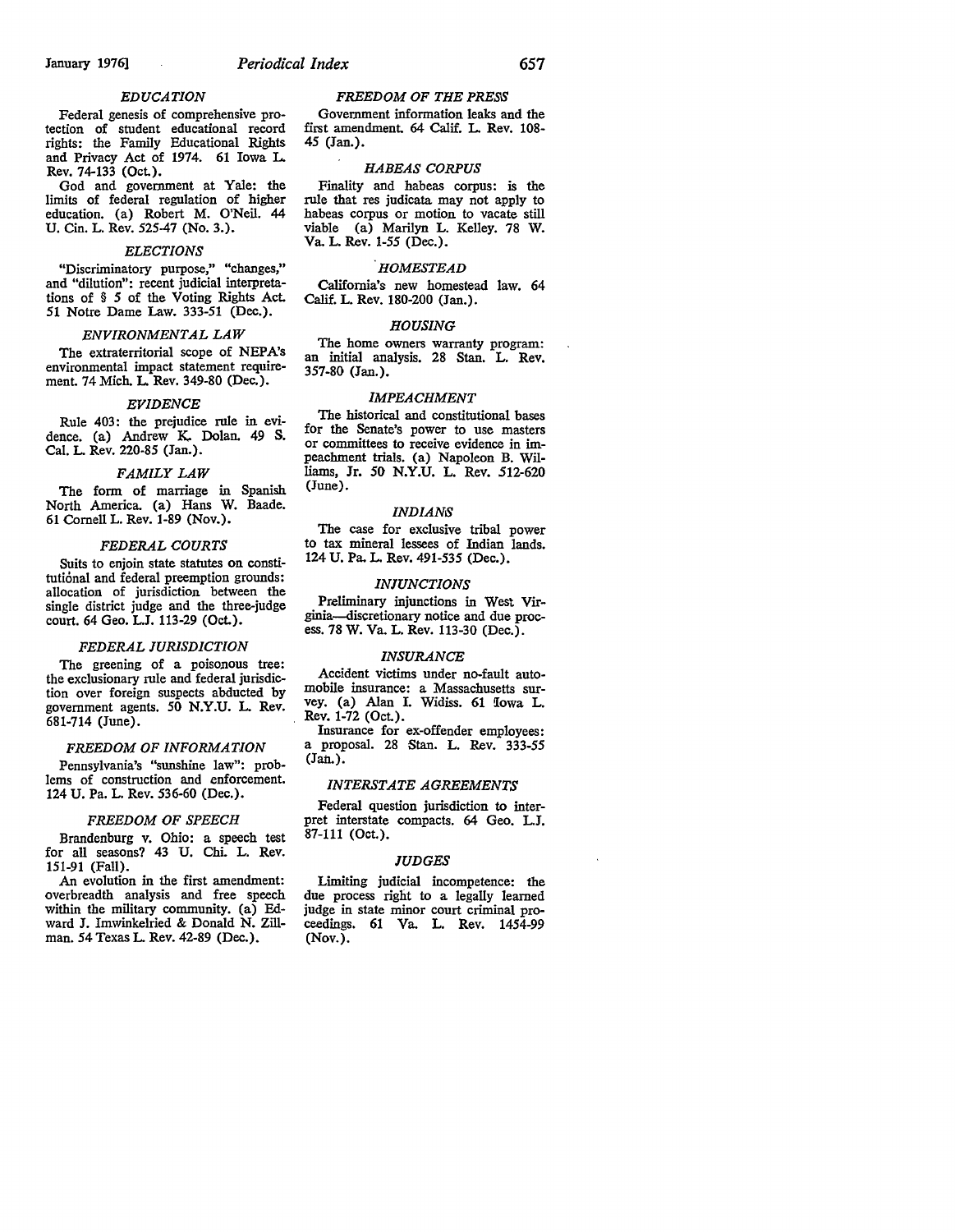#### *JURIES*

See also *Contempt*.<br>Seventh amendment right to jury trial: a study in the irrationality of rational decision making. (a) Martin H. Redish. 70 Nw. U. L. Rev. 486-531 (July-Aug.).

#### *LABOR LAW*

The illusion of permanency for Mackay Doctrine replacement workers. *54*  Texas L. Rev. 126-50 (Dec.).

Newspaper codes of ethics as a mandatory bargaining subject under the Labor-Management Relations Act. 49- S. Cal. L. Rev. 297-338 (Jan.).

#### *LAND USE*

Exploring the role of taxation in the land use planning process. (a) Barry A. Currier.  $5\overline{1}$  Ind. L.J. 27-90 (Fall).

#### *LARCENY*

The metamorphosis of larceny. (a) George P. Fletcher. 89 Harv. L. Rev.  $469 - 530$  (Jan.).

#### *UBEL AND SLANDER*

The American law of defamation through Gertz v. Robert Welch, Inc. and beyond: an analytical primer. {a) Joel D. Eaton. 61 Va. L. Rev. 1349- 451 (Nov.).

Defamation and the first amendment: in praise of Gertz v. Robert Welch, Inc. (a) David W. Robertson. Reply by David A. Anderson. 54 Texas L. Rev. 199-284 (Jan.).

#### *MALPRACTICE*

Symposium: The 1975 Indiana Medical Malpractice Act. Articles by Andrew C. Mallor, Mark W. Gray, Geoffrey Segar & James Stewart. 51 Ind. L.J. 91-168 (Fall).

#### *MENTAL HEALTH*

Postcommitment: an analysis and reevaluation of the right to treatment. **51** Notre Dame Law. 287-302 (Dec.).

Rights of mentally ill-involuntary sterilization-analysis of recent statutes. 78 W. Va. L. Rev. 131-44 (Dec.).

#### *MILITARY LAW*

Constitutional rights and military necessity: reflections on the society apart. (a) Donald N. Zillman & Edward J. Imwinkelried. 51 Notre Dame Law. 396- 436 (Feb.).

#### *OIL AND GAS*

The limits of federal regulation of natural gas curtailments. (a) J. Richard Tiano. 64 Geo. L.J. 27-41 (Oct.).

#### *PATENTS*

Discovery in patent interference proceedings. 89 Harv. L. Rev. 573-92 (Jan.).

#### *PENSIONS*

New minimum standards under the Pension Reform Act of 1974. (a) Isidore Goodman. 51 Notre Dame Law. 217- 34 (Dec.).

#### *POLLUTION*

Consideration of technological and economic factors in air pollution control. 44 U. Cin. L. Rev. 573-606 (No. 3 ).

Enforcement under the Illinois pollution law. (a) David P. Currie. 70 Nw. U. L. Rev. 389-485 (July-Aug.),

#### *PRESIDENTIAL POWERS*

The war powers resolution tested:<br>the President's independent defense President's independent defense power. (a) J. Terry Emerson. 51 Notre Dame Law. 187-216 (Dec.).

#### *PRISONS AND PRISONERS*

New United Nations procedure to protect prisoners and other detainees. 64 Calif. L. Rev. 201-28 (Jan.).

#### *PROBATE LAW AND PRACTICE*

Texas probate jurisdiction: new patches for the Texas Probate Code. 54 Texas L. Rev. 372-91 (Jan.).

#### *PROCESS*

Service of process by mail. 74 Mich. L. Rev. 381-405 (Dec.).

#### *PROPERTY TAXES*

The property tax and tenant equality. James Edwin Kee & Terrence A. Moan. 89 Harv. L. Rev. 531-51 (Jan.).

#### *PUBUC FINANCE*

The future of moral obligation bonds as a method of government finance in Texas. *54* Texas L. Rev. 314-35 (Jan.).

#### *PUBLIC INTEREST LAW*

Lawyers for social change: perspectives on public interest law. (a) Robert L. Rabin. 28 Stan. L. Rev. 207-61 (Jan.).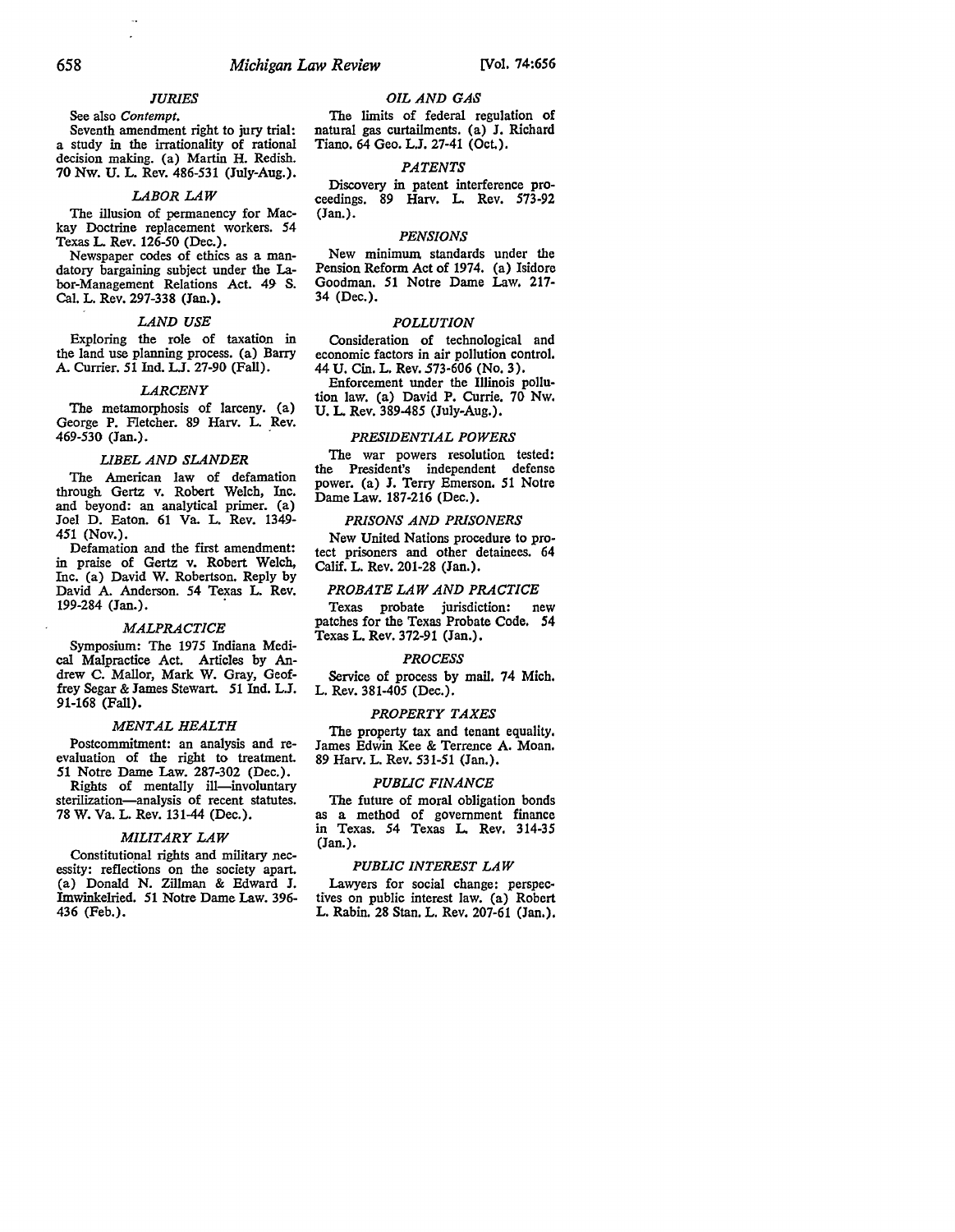## *QUASI-CONTRACTS*

The concept of benefit in the law of quasi-contract. (a) Timothy J. Sullivan. 64 Geo. LJ. 1-26 (Oct.).

#### **RADIO AND TELEVISION**

CATV leased-access channels and the FCC: the intractable jurisdiction question. (a) Paul J. Berman. 51 Notre

Dame Law. 145-86 (Dec.).<br>The first amendment stake in new technology: the broadcast-cable controversy. (a) Theodore M. Hagelin. 44 U. Cin. L. Rev. 427-524 (No. 3).

#### *RAPE*

Recent statutory developments in the definition of forcible rape. 61 Va. L. Rev. 1500-43 (Nov.).

#### *RATE REGULATION*

Lexonomics and the electrical utility industry: in search of the optimal rate structure. 61 Iowa L. Rev. 134-83 (Oct.).

#### *RIGHT TO COUNSEL*

Criminal procedure-due processright to counsel at pretrial identifications. 78 W. Va. L. Rev. 84-98 (Dec.).

Ineffective assistance of counsel \_ and the harmless error rule: the eighth circuit abandons Chapman. 43 Geo. Wash. L. Rev. 1384-406 (Aug.).

#### *SAFETY LAWS*

Occupational Safety and Health Act: the right of a worker to a safe work place environment. (a) Arthur J. Mari- . nelli, Jr. 78 W. Va. L. Rev. 57-81 (Dec.).

#### *SCHOOLS AND SCHOOL DISTRICTS*

The public school as publio forum *54* Texas L Rev. 90-125 (Dec.).

#### *SEARCH AND SEIZURE*

A reconsideration of the fourth amendment's doctrine of search incident to arrest: (a) David E. Aaronson & Rangeley Wallace. 64 Geo. L.J. 53- 84 (Oct.).

#### *SECURITIES*

American adjudication of transnational securities fraud. 89 Harv. L. Rev. 553-72 (Jan.).

The Chinese Wall solution to the conflict problems of securities firms. (a) Martin Lipton & Robert B. Mazur. *50* N.Y.U. L. Rev. 459-511 (June).

Damage remedies for tender offerors -the extent of appropriate compensa tion. 51 Ind. L.J. 171-88 (Fall).

The need for empirical research in securities law. Nicholas Wolfson. 49 S. Cal. L. Rev. 286-95 (Jan.).

Private causes of action under section 206 of the Investment Advisers Act. 74 Mich. L. Rev. 308-48 (Dec.).

State exemptions from securities regulation coextensive with S.E.C. rule 146. 61 Cornell L. Rev. 157-84 (Nov.).

#### *SENTENCING*

Sentencing councils: a study of sentence disparity and its reduction. (a) Shari Seidman Diamond & Hans Zeise!. 43 U. Chi. L. Rev. 109-49 (Fall).

#### *SEX DISCRIMINATION*

Mortality tables and the sex-stereotype doctrine: inherent discrimination in pension annuities. 51 Notre Dame Law. 323-32 (Dec.).

#### *SOCIAL SECURITY*

An empirical analysis of decisions of administrative law judges in the social security disability program. (a) Anthony Champagne & Amos Danube. 64 Geo. L.J. 43-52 (Oct.).

#### *STATE ACTION*

State action: a pathology and a proposed cure. 64 Calif. L. Rev. 146-79 (Jan.).

State action and the United States Junior Chamber of Commerce. 43 Geo. Wash. L. Rev. 1407-34 (Aug.).

#### *TAXATION*

See also *Land Use.* 

Equalizing tax treatment of liquidations under section 337. *54* Texas L Rev. 151-97 (Dec.).

Federal income taxation of education benefit trusts. 51 Notre Dame Law. 303-22 (Dec.).

Public stock, private stock: a model for the corporate income tax. (a) John H. Davies. 124 U. Pa. L. Rev. 299-367 (Dec.).

#### *TORTS*

The communicative torts. (a) Leon Green. 54 Texas L. Rev. 1-41 (Dec.).

Concerning cause and the law of torts: an essay for Harry Kalven, Jr. (a) Guido Calabresi. 43 U. Chi. L Rev. 69-108 (Fall).